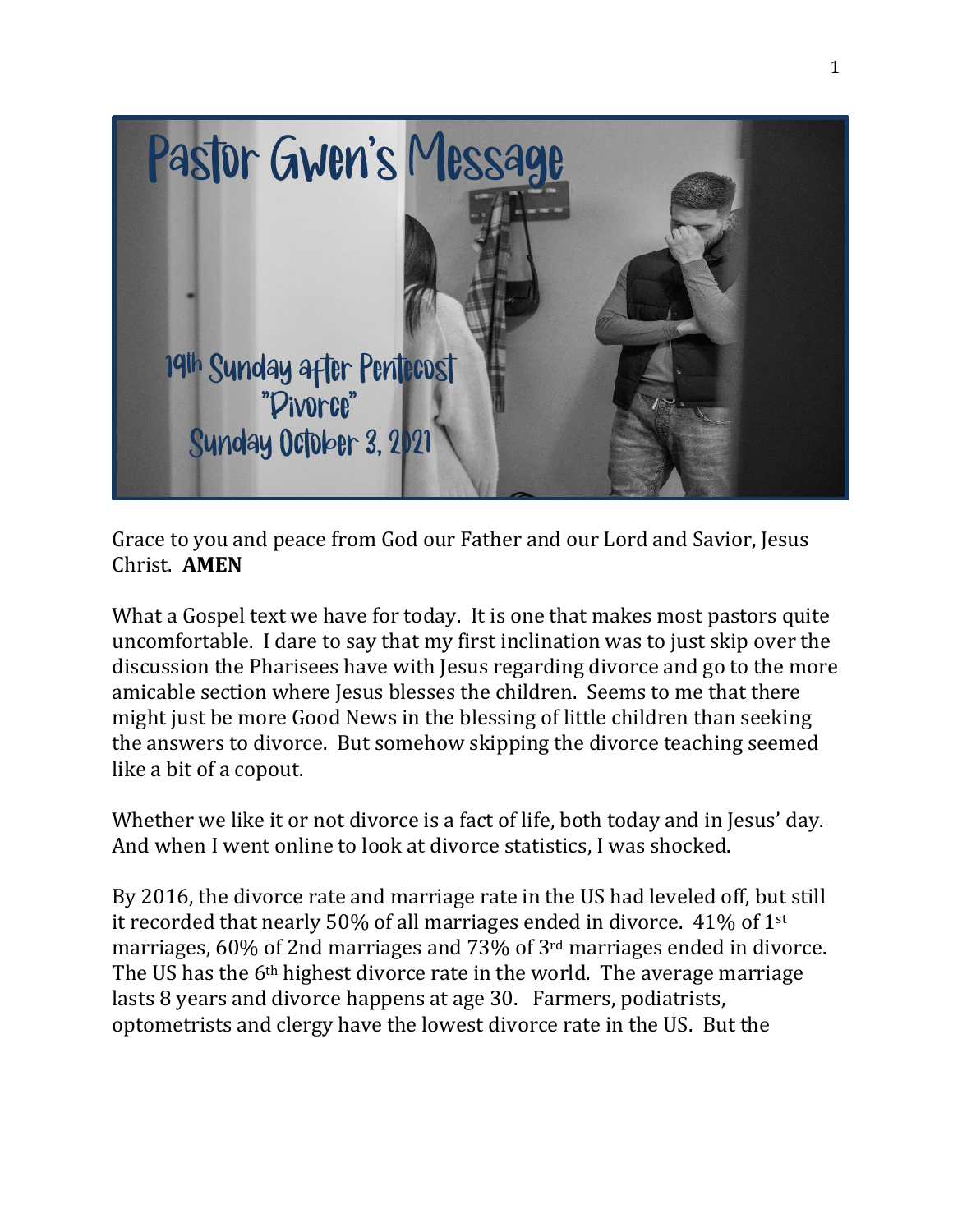pandemic is about to change all these statistics as once again the divorce rate is soaring.

Divorce can be found in every age group, every economic group, every racial sector, every nationality and even every religious group. Christians are not exempt from the high rate of divorce. In fact, a few articles I read suggested that conservative Christians were significantly higher than other faiths in the divorce rate. Divorce is something that impacts life as we know it.

In my own family, my father divorced my mother after 30 years of marriage. I married a divorced man, and my daughter is divorced. One way or another it affects us, as children or adults or both. So, I suppose we ought to hear what Jesus had to say about divorce and then try to figure out what it means for us today in our society.

Divorce is mentioned in the Old Testament Canon particularly in Deuteronomy Chapter 24. It was a sore spot for the Pharisees as there were different schools of thought as to how to interpret the teachings. The school of Shammai said that a man may divorce his wife only in the case of adultery and the school of Hillel interpretation of the same passage said a man could divorce his wife for any fault. But both agreed that a woman could not divorce a man ever, as they were pretty void of any legal rights. So even back then there was dissention as to what the Law of Moses said. There were also lots of rules about who would take care of a divorced woman and if she could remarry.

I find that our text today does not give permission to divorce but rather Jesus tells the disciples what happens when a divorced man marries after a divorce. That marriage will cause him to commit adultery against her. So, it seems that the discussion here is about remarriage rather than about actual divorce. Remember with me that divorce is not mentioned in the 10 commandments that Moses received from God. But adultery is one of the sins not to be disregarded in the Law. But many people who get divorced remarry, like my Rodney. Out of her fire into my frying pan I always say.

So, first of all, what does all this say about marriage? I think that like any other institution or relationship marriage is flawed because we are human. What I mean is that there is sin in the world and not only Adam and Eve are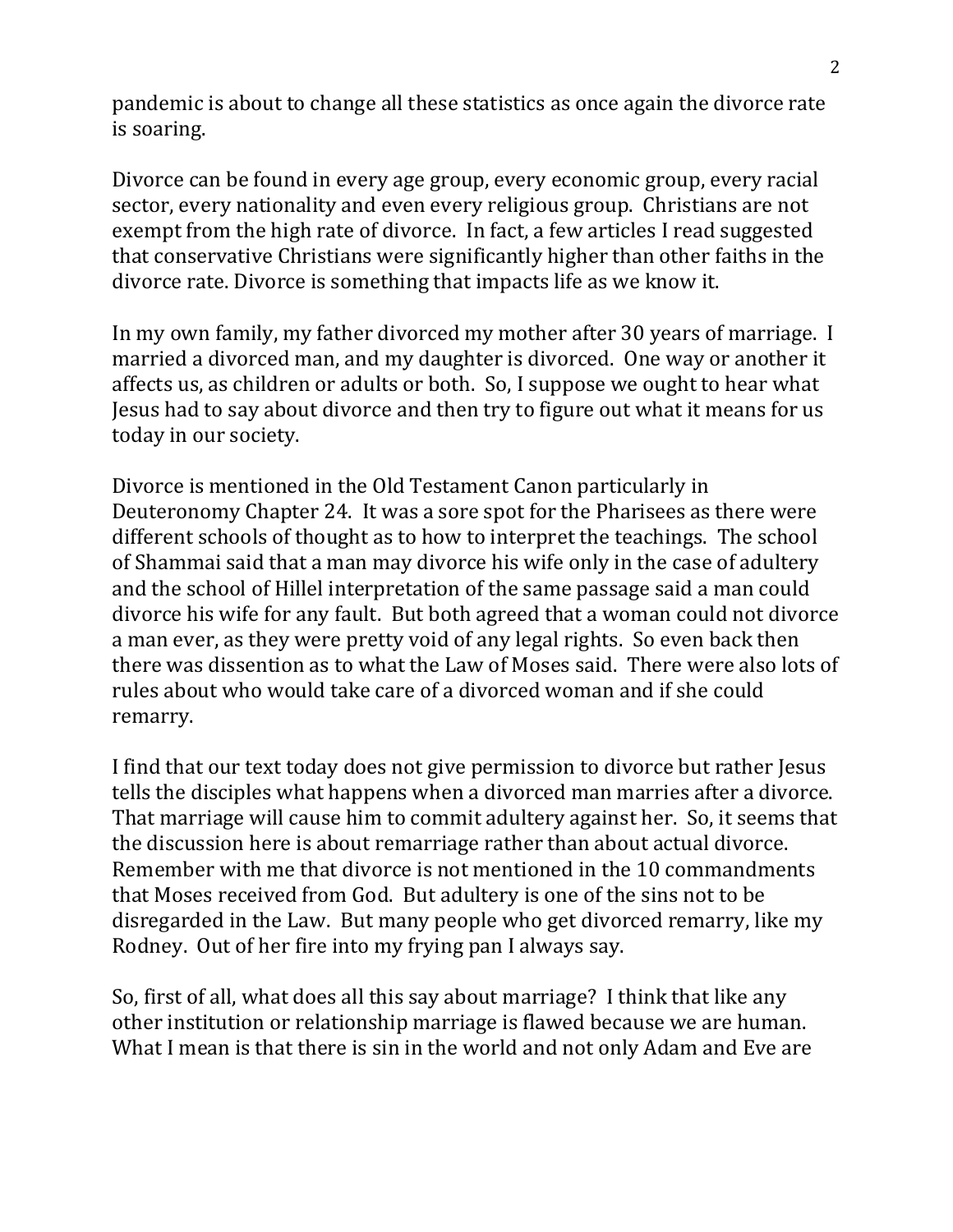complacent. We too have a sinful nature, so does that mean that marriage is doomed? Not really. But it is also not perfect.

Marriage was meant by God to be a union between two people. It is a relationship where two become one flesh. It is God's intent that this union, that He created and sanctions, bring blessings and joy to each other and their communities. And no one is authorized to disrupt what God has joined together. Whether that be someone inside or outside of the marriage union. And today I am not going to get into the specifics of the union of marriage whether it be between a man and a woman or two men or two women. That is a discussion for another day.

I believe that divorce is serious in God's eyes. It is not what he planned for us during creation. Disrupting a marital union is a hurtful experience. I know that firsthand from watching my daughter deal with the shame and guilt of divorce. It was not an easy time for her even though she knew it was the right path for her to take. However, I do think that she was her own worse accuser. She felt worse about her divorce than anyone. No one was pointing a finger at her, except maybe herself.

A second thing I know is that if you consider divorce a sin, that God's forgiveness applies to a divorcee just as much as any other sinner. God does not pick and choose what sins or acts he will forgive. Jesus was sent to wipe away the sins of the world. He hung on the cross dying a horrible death for all the sins of all people. Our slate is wiped clean when we confess our shortcomings, our messed-up relationships, and our errant thoughts.

Throughout the Gospel I hear Jesus calling us to a higher standard as His followers. He wants us to conduct ourselves in keeping with God's will so that we might be a blessing to our families, our neighbors and ourselves. However, when we fail to keep his perfect standards perfectly, our failures remind us that our only hope is and always was Jesus. The cross and the empty tomb bring forgiveness. And just as forgiveness covers the 7 deadly sins, which by the way are not written in Scripture, of pride, greed, wrath, envy, lust, gluttony and sloth, so too there is forgiveness for divorce.

Often it is easy to become legalistic and see divorce through that lens, but we must remember that all have fallen short of the glory of God. Romans 3:23. And that our only hope whether we are single, married or divorced is the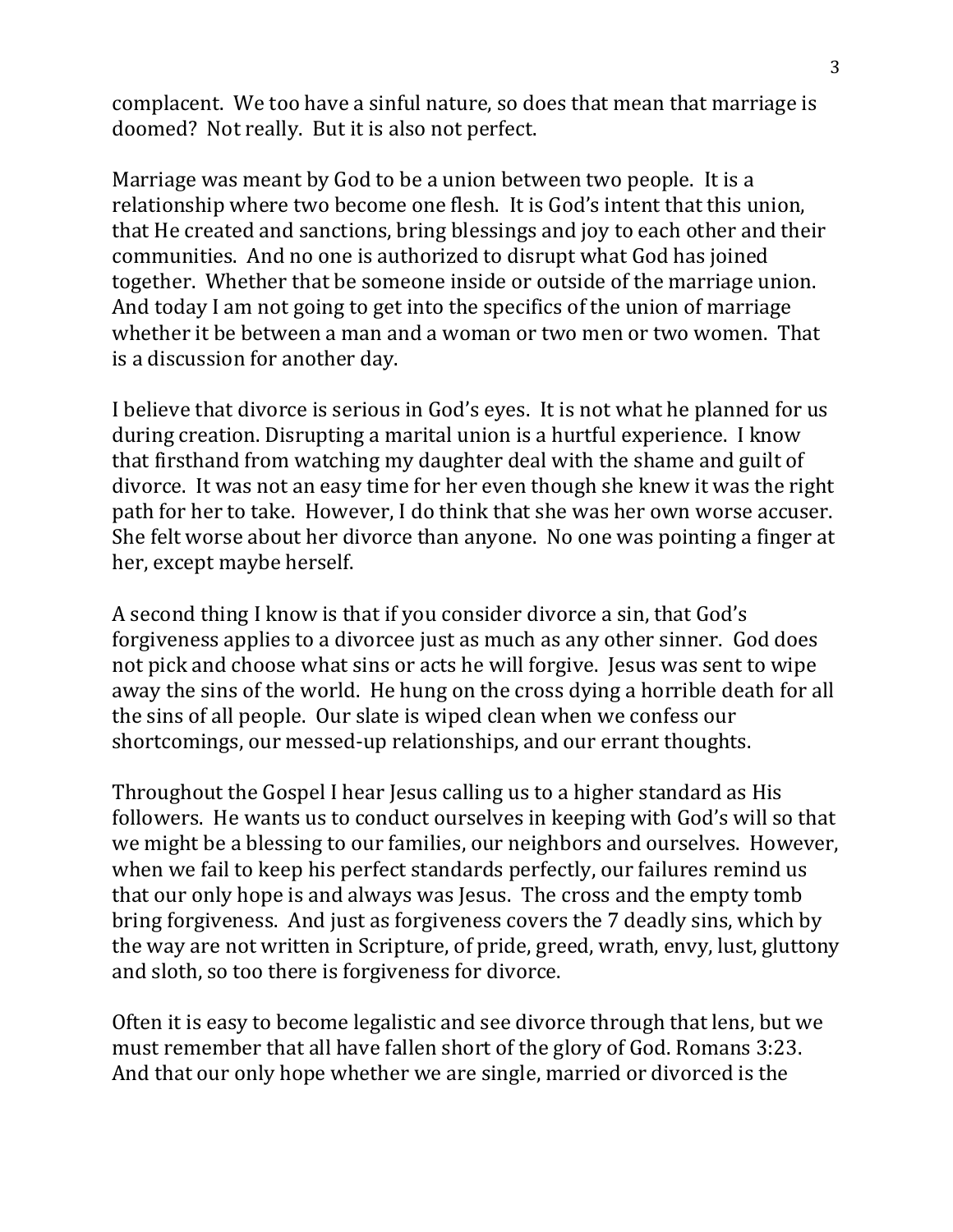grace of God. We need to be like Jesus here in this text and move away from the legalistic discussion and instead focus on God's intention.

Our failure to see God's intention can manifest itself by not offering grace to those who are going through a divorce. I remember my dear friend Laurie from St Olaf Lutheran. Her husband asked for a divorce and since Wisconsin is a no fault divorce state, she had no choice in her impending divorce. I think that I was one of the few who consoled her in that fact. She felt shame for her failed marital relationship. And soon it became apparent that most folks at St Olaf looked on her not with pity, but with disdain. She soon stopped coming to church and stayed home to deal with her emotions alone. It was a painful time in her life, a time when her church should have been there to lend a listening ear and offer support.

Our churches, I think need to do a better job of staving off the popular culture of divorce. What I mean is that we should help those preparing for marriage see God's intent in the institution. Marriage should be considered a "until death do us part" relationship and those who seek to have their marriage blessed by the church, should be aware of all that means.

Today more than ever, marriage is many times not considered a church event. For those of us who are Lutheran it is not even a sacrament, like in the Roman Catholic church. Marriage is a legal event sponsored by our government. You even need a license to do it. And when Jesus is not in the middle of a marriage, I suppose it is easier to see divorce as a means to a marriage end when spouses are not happy. We need to remember that marriage is not a problem to be solved. It is a mystery to be lived. It is not a business deal to be analyzed, but rather it is a means by which two people can live life in the kingdom of God in the comfort of their own home. The joy of a marriage should reflect the relationship between God and creation and Christ and his church. Putting our humanness aside this is a perfect picture.

Rodney and I will be celebrating our 40<sup>th</sup> wedding anniversary next month. It has not always been an easy ride. Even though his first marriage failed we have been able to stay married through all the ups and downs of everyday life, not to mention the rearing of 2 children, our careers, responsibilities, and recent health issues. And I do not know any more human people than Rodney and me. We are sinners and fall short of the glory of God. Yet, he has blessed